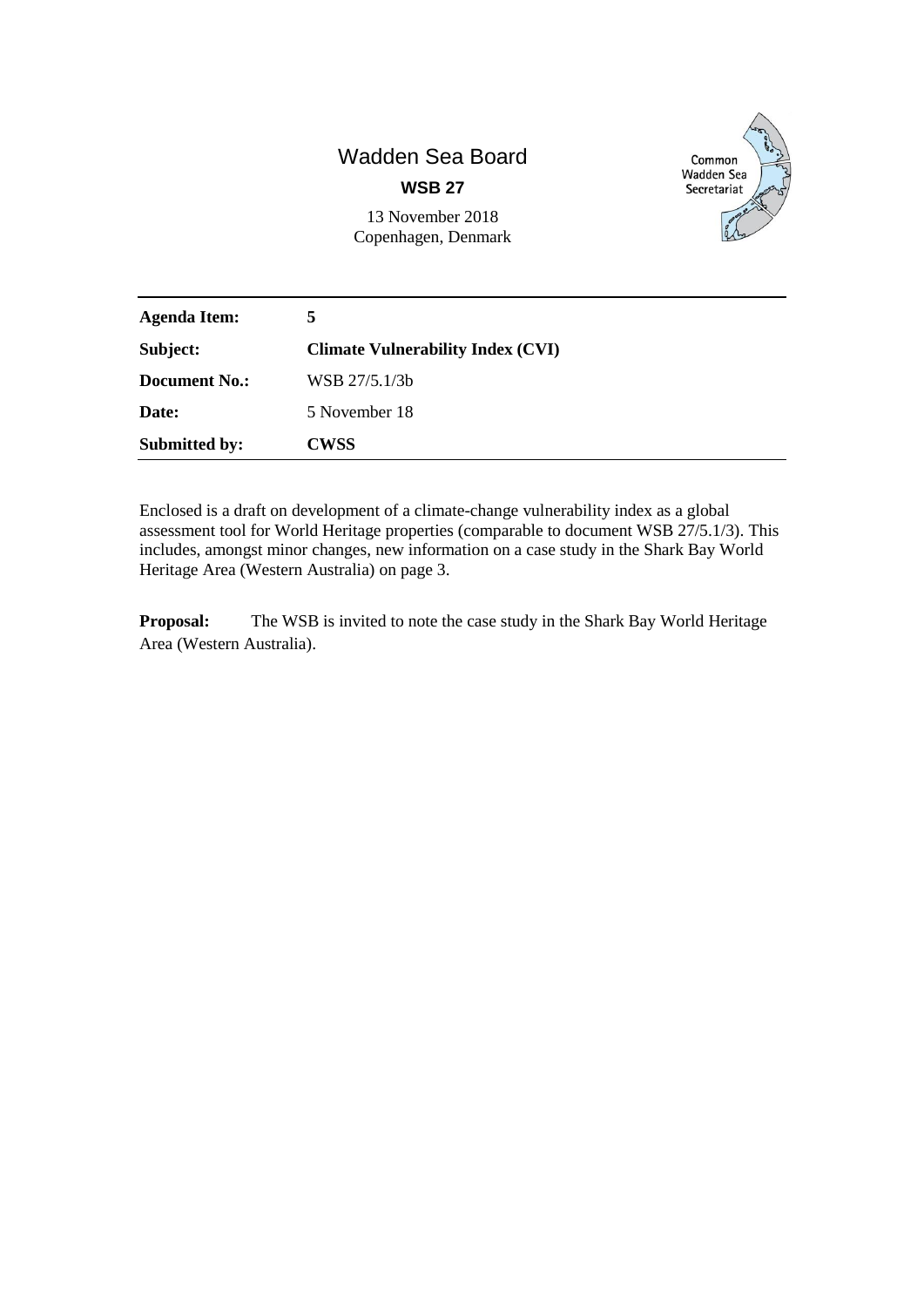### **DRAFT**

## **DEVELOPING A CLIMATE-CHANGE VULNERABILITY INDEX AglobalassessmenttoolforWorldHeritageproperties**

#### **Background**

- Climate change (CC) is the fastest growing threat (IUCN, 2017) to World Heritage (WH) properties, many of which – natural, cultural and mixed – are already being impacted. The severity of current climate impacts on individualWH properties varies, as does the range of CC-related drivers causing those impacts (see Table 1), and the rate at which they are occurring. In most cases, the consequence is a decline in the values that collectively comprise the Outstanding Universal Value (OUV) for many WH properties.
- Currently the WH Operational Guidelines (the documentation used for managing all WH properties) has very limited 'tools' to deal with impacts on WH values. WH In-Danger (WHID) is the primary tool in the Guidelines, but WHID was developed to deal primarily with local threats that a State Party can resolve given sufficient capacity. Furthermore, many, perhaps most, WH properties could realistically be considered as being potentially in-danger from the impacts of CC, but it would be unrealistic to consider placing all WH properties on the WHID list.
- UNESCO and theWH Committee urgently need better guidance and a more appropriate tool to deal with CC. WHID however should still be regarded as an option when the OUV of properties is in serious decline as a result of CC or is projected in the near future to be in serious decline, or if any WH values are lost.
- CC presents a global threat which no one nation can address alone. It is causing a wide range of worsening impacts on WH properties which need to be assessed through a comprehensive new framework.

#### **The Climate-change Vulnerability Index**

- The Climate-change Vulnerability Index (CVI) is therefore currently being developed which aims to:
	- be a **rapid assessment tool**, that works for, and is **able to be consistently applied** to, all WH properties (natural, cultural and mixed)
	- be **systematic and comprehensive** yet not overly complex (CC itself is a complex issue, so the CVI needs to balance scientific robustness and political credibility with a level of practicality which enables it to be undertaken by managers or non-scientific users at the WH property level);
	- enable CVI assessments to be undertaken at either **an individual property level** or at a **broad thematic level**. Within a broad thematic group, exemplar WH properties may be used to assist other WH properties with similar values to undertake their assessments;
	- rapidly assess the physical and ecological impacts of CC on OUV, but also provide a highlevel assessment of the **economic, social and cultural consequences** of CC for a thematic group or individual property;
	- be undertaken **either by experts** at a thematic level …. or by **site managers** at the property level (with expert guidance) and be able to be checked/ confirmed by others)
	- be **transparent and repeatable**, allowing for repeat assessments over time to assess trends, and enabling others to see exactly how the original assessment was arrived at.
	- be **proactive** (not waiting for CC impacts to become manifest, or for long-term trends to be confirmed)
	- put **CC into context** CC is becoming a dominant threat to many WH values, but CC is only one of many cumulative pressures impacting on WH properties;
	- assist in **better understanding by local and Indigenous communities** and users, of CC and its impacts on WH properties (a key engagement tool)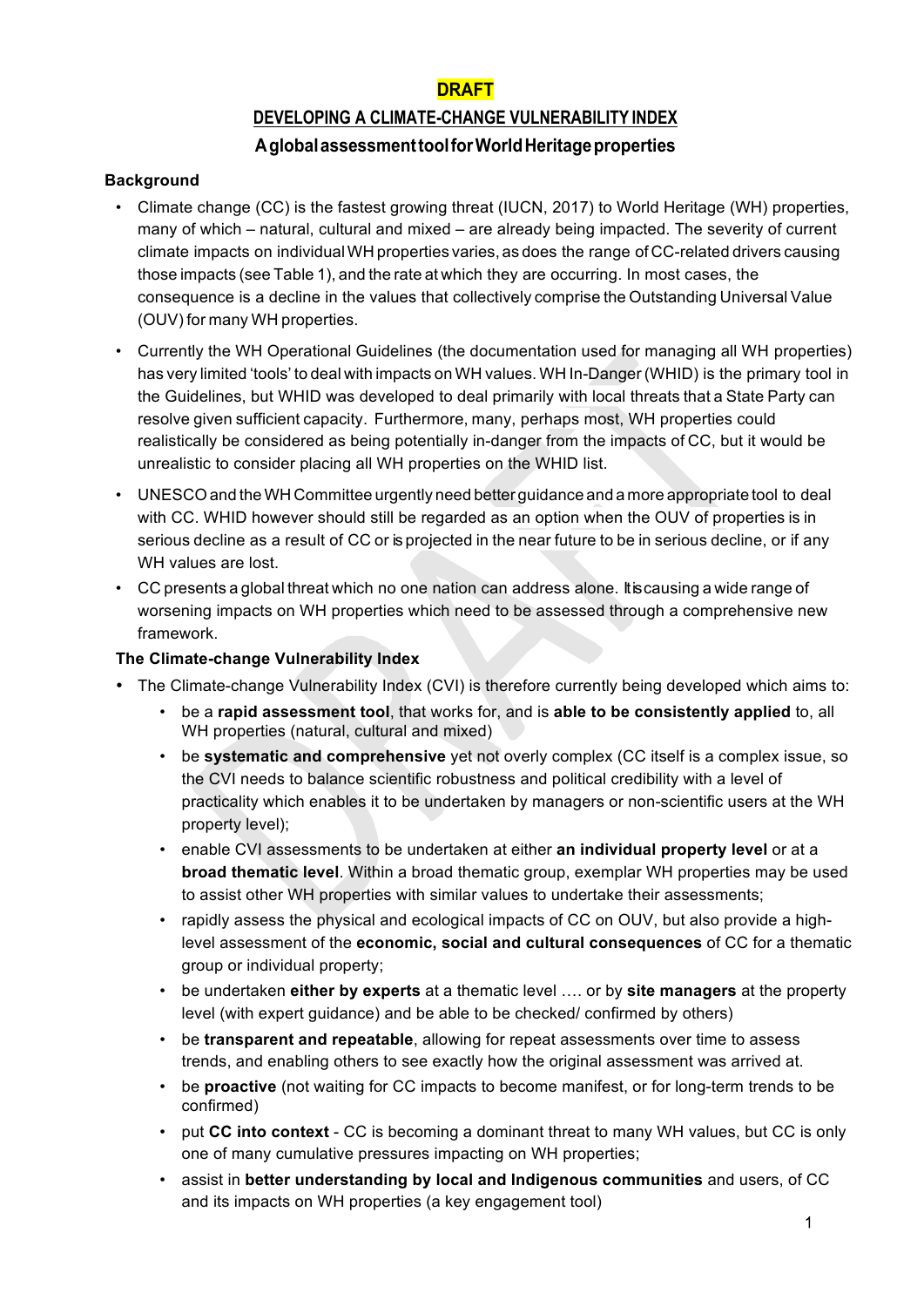- be **standardized** enough that it can ultimately become part of WH processes (such as State of Conservation reports, periodic reporting and nominations).
- The CVI methodology (see Figure 1) is based on a risk assessment approach and systematically considers the following:
	- a) the **exposure<sup>1</sup>** to 3-5 key CC drivers determined by experts who know the relevant property or its thematic grouping, and the **sensitivity** of OUV to those drivers to ascertain **potential impact**;
	- b) the **adaptive capacity** at the level of an individual property
	- c) the **economic, social and cultural consequences** of CC on the property
- Once the CVI is assessed for an individual property, the outcome is a relative assessment rather than an absolute ranking. However, the CVI has the added advantage in that it enables WH properties with similar values but less expertise to benefit from assessments undertaken in key exemplar properties.
- The CVI methodology was recently trialed at Shark Bay WHA in Western Australia (see Case Study below) and plans are currently underway for it to be trialed at other Australian WH properties (e.g. the Wet Tropics WHA and Great Barrier Reef WHA).
- Fruitful discussions have occurred with several European WHAs and it is hoped they will conduct trials in the near future (one of these is a serial WH property, which introduces an additional level of scrutiny for the methodology).
- The IUCN Protected Areas Climate Change Specialist Group has taken the CVI on as a project for their current (2018-19) work plan; the ICOMOS Climate Change and Heritage Working Group has also been briefed and is supportive of the CVI.
- Australia's peak scientific agency (CSIRO) were present at the Shark Bay WHA workshop and some of their datasets will be extremely useful when applying the CVI in all Australian WHAs; additional datasets for Qld WHAs at an even finer resolution have recently been located.

|             | <b>Driver</b>                  | Synonyms                                                                                        | <b>Timeframe</b> |
|-------------|--------------------------------|-------------------------------------------------------------------------------------------------|------------------|
| Atmospheric | air temperature change         | warming; hotter average weather; increased evaporation; desiccation                             | chronic          |
|             | change in wind                 | gale; gusts; change in wind direction                                                           | chronic          |
|             | drought frequency and severity | aridity; dehydration; below average rainfall; prolonged water shortage                          | chronic          |
|             | extreme temperature events     | heatwaves, bleaching; hot spell; desiccation                                                    | acute            |
|             | humidity change                | evaporation; moisture content; oppressiveness; condensation; clamminess; sweatiness             | chronic          |
|             | precipitation change           | rainfall; rainstorms; showers; drizzle; heavy dew; hailstorms; sleet; snow                      | chronic          |
|             | storm intensity and frequency  | cyclone; hurricane; typhoon; blizzard; tornado; storminess; extreme rainfall; lightning strikes | acute            |
| Marine      | water temperature change       | SST; warming                                                                                    | chronic          |
|             | storm surge                    | storm floods; storm tides; coastal flooding; cyclones; hurricanes                               | acute            |
|             | extreme marine heat events     | heatwaves, bleaching; hot spell; desiccation                                                    | acute            |
|             | sea level change               | sea level rise; flooding; subsidence; post-glacial rebound; coastal vulnerability               | chronic          |
|             | ocean acidification            | OA; pH change; acidity; calcification rate; chemical reaction                                   | chronic          |
|             | changing ocean currents        | ocean circulation; ocean dynamics; ocean conveyor-belt                                          | chronic          |

**Table 1 – List of key climate drivers causing impacts on WH values**

<sup>1</sup>**Exposure**describesthenature,magnitudeandrateofclimaticandassociatedchanges;

**Sensitivity**describes the degree to which OUV is affected, either adversely or beneficially, by climate variability or change;

**Adaptive capacity** describes the potential, capability or ability of a WH property to adjust to CC, to moderate potential damage, to take advantage of opportunities, or respond to the consequences (after Foden *et al.,* 2018)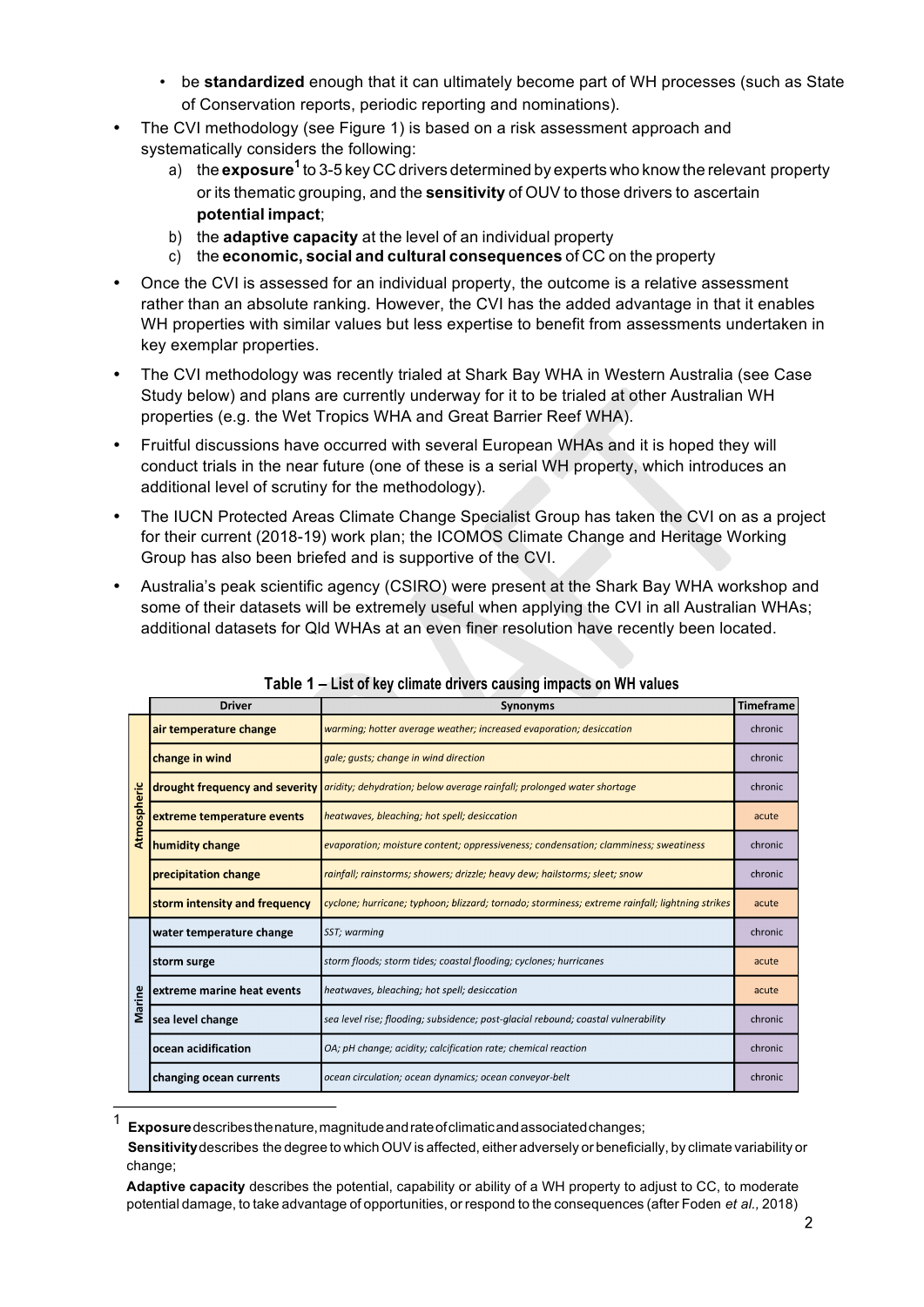The final CVI incorporates elements of natural and cultural vulnerability to CC, as well as socioeconomic and cultural vulnerabilities:



**Figure1–TheClimate-ChangeVulnerabilityIndex(CVI)methodology**

#### **Case Study - Shark Bay World Heritage Area (Western Australia)**

A first application of the CVI assessment was undertaken during a climate change vulnerability workshop at Shark Bay in September 2018. Twenty-one participants (including managers, practitioners and researchers) began by considering the attributes of OUV and the projected impact on each of 13 specified climate drivers on a time scale prioritized by the attendees (2030s to 2050s). Up to three drivers were selected as the most likely to impact each attribute, from which the three most important climate drivers were identified:

- storm intensity and frequency,
- extreme marine heat events, and
- air temperature change (these three climate drivers influenced more OUV attributes than any other driver and were confirmed by the workshop as intuitively being the most important).

For each of the three identified climate drivers, the likelihood of future exposure and sensitivity of OUV to that driver that would lead to future consequences were assessed. Aspects of temporal frequency and trend, spatial scale of impact, and any compounding factors were considered to determine the risk of potential impact of each climate driver. For Shark Bay, the risk of potential impact from each of storm intensity and frequency, extreme marine heat events, and air temperature change was determined as *Extreme*.

Adaptive capacity describes the potential to adjust to, moderate or respond to climate change impacts. The workshop assessed the adaptive capacity of Shark Bay through the capacity for local management to respond, the level of scientific/technical support for that response, and the effectiveness of any local activities to address each of the three identified climate drivers. The capacity for local management was considered Low for each driver, whilst the technical support was Moderate for each. However, the effectiveness was evaluated as Very Low for extreme marine heat events and air temperature change, and Low for storm intensity and frequency, on a four-point scale (*Very Low, Low, Moderate, High*).

The vulnerability of OUV to each of the three most-important climate drivers was evaluated as *High* (on a scale *Low, Moderate, High*), resulting in an assessment of *High* OUV vulnerability of Shark Bay to climate change.